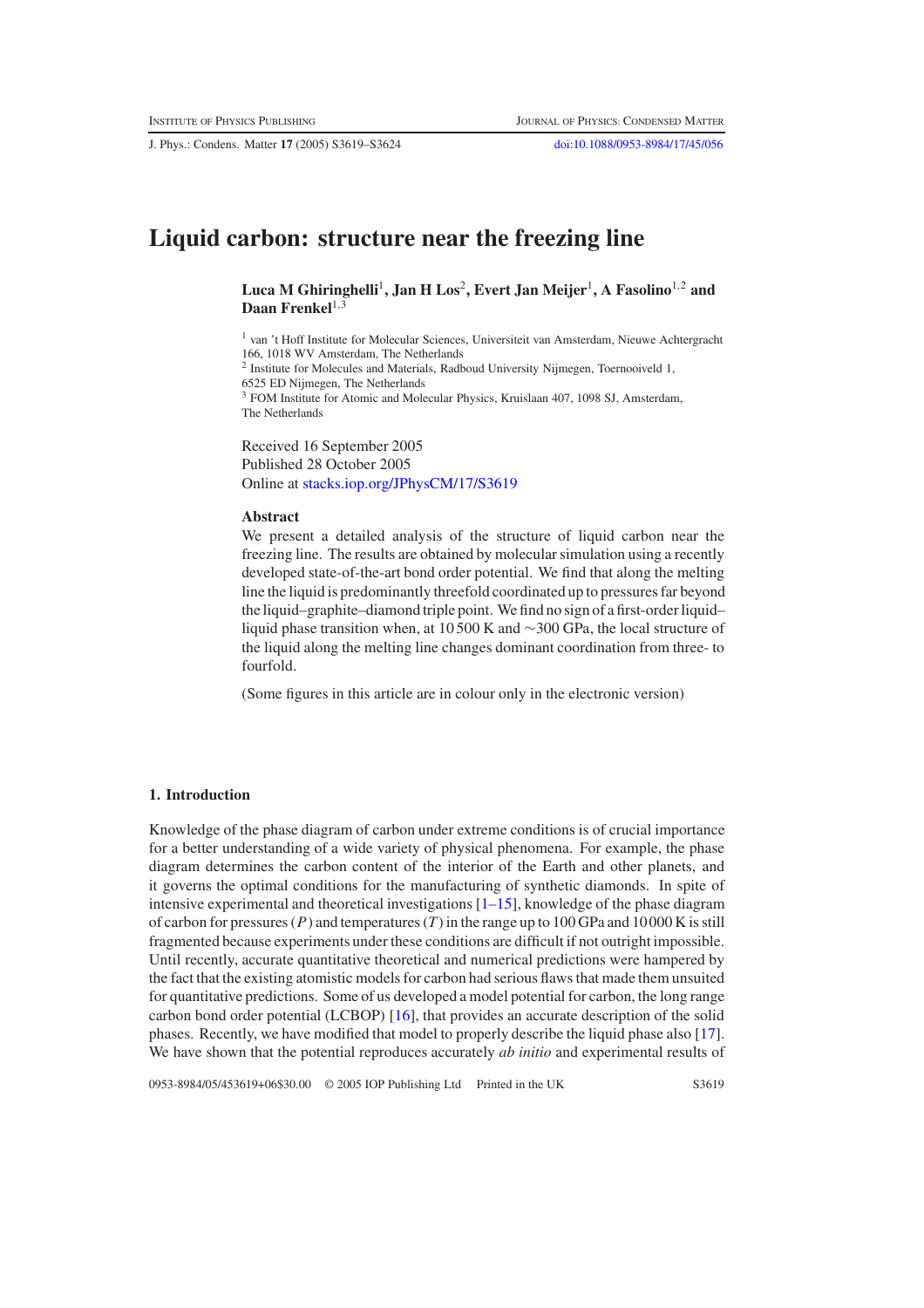various properties of carbon materials [\[16–18\]](#page-5-0). These include the structure and energetics of small carbon clusters, the interplanar interactions in graphite, the graphite–diamond melting line, and the structure of liquid carbon. Hence, the LCBOP is the first empirical potential that is capable of providing an accurate description of graphite, diamond, and liquid carbon. At pressures and temperatures much higher than considered here, carbon may form structures with coordination numbers beyond four [\[19\]](#page-5-2). Proper modelling of that region of the phase diagram may require an adaptation of the LCBOP.

Employing the LCBOP we have determined, by means of free-energy calculations, the carbon phase diagram with unprecedented accuracy [\[18\]](#page-5-3). In this paper, we present a detailed analysis of the structure of the liquid near the freezing line, both in the stable and meta-stable region. In the range of pressures and temperatures up to 100 GPa and 10 000 K, carbon exhibits a graphite and a diamond solid phase at lower temperatures, and a liquid phase at higher temperatures (figure [1\)](#page-2-0). The graphite–diamond coexistence line is experimentally well accessible, and has been properly characterized up to 2400 K [\[1,](#page-4-0) [8\]](#page-4-1) by means of direct conversion experiments at equilibrium. In contrast, the experimental determination of the melting lines of graphite and diamond is rather uncertain due to the extreme conditions. For the graphite melting line a large number of rather scattered experimental data are available [\[2,](#page-4-2) [3,](#page-4-3) [9,](#page-4-4) [4,](#page-4-5) [6,](#page-4-6) [7\]](#page-4-7). Reported values for the melting temperature at atmospheric pressure range from 3700 to 5000 K, and appear to be strongly dependent on the heating rate of the sample [\[6,](#page-4-6) [7\]](#page-4-7). All the experiments indicate that the melting temperature varies little with pressure, and most of them show a graphite melting *P*–*T* line [\[2,](#page-4-2) [3,](#page-4-3) [9\]](#page-4-4) that has a maximum at *P* ∼ 6 GPa. However, the nature of the maximum is not well established. This is important as a point on the melting curve with a discontinuous change of the slope would be the starting point of a liquid–liquid phase transition (LLPT) line. The possible existence of an LLPT for carbon has been the subject of much speculation. First theoretically predicted [\[10,](#page-4-8) [11\]](#page-4-9) on the basis of a pseudobinary solution theory [\[20\]](#page-5-4), the LLPT for carbon was indeed found for the semi-empirical Brenner bond-order potential [\[21\]](#page-5-5) by computer simulation [\[13\]](#page-4-10). Subsequently, this LLPT was demonstrated [\[15,](#page-4-11) [17\]](#page-5-1) to be spurious due to shortcomings of the Brenner potential. For the diamond melting line few experimental data are available. Shock wave experiments [\[5\]](#page-4-12) (solid circle in figure [1\)](#page-2-0) indicated that at  $P = 140$  GPa the diamond sample was not yet melted at a temperature beyond the triple-point temperature. This implies that the carbon diamond melting line has a positive slope in the *P*–*T* diagram. The diamond melting line for the Brenner bond-order potential (dashed line in figure [1\)](#page-2-0), obtained by computer simulation [\[14\]](#page-4-13), also shows a positive slope. However, comparison with the shock wave experiment at 140 GPa indicates that the Brenner model underestimates the diamond melting temperature.

### **2. Phase diagram**

The phase diagram was calculated by locating the points with equal chemical potential in the *P*–*T* phase diagram. The details of the calculation are given elsewhere [\[18\]](#page-5-3). The calculated phase diagram is shown in figure [1](#page-2-0) for the full range of pressures and temperatures considered. The three coexistence lines meet in a triple point at  $16.4 \pm 0.7$  GPa and  $4250 \pm 10$  K. The graphite–diamond coexistence line agrees very well with the experimental data [\[8\]](#page-4-1). The calculated graphite melting line increases monotonically in a small temperature range around 4000 K. In contrast to data inferred from experiments it shows no maximum and is at a somewhat lower temperature. In agreement with the experiments the coexistence temperature is only slowly varying with pressure. Inspection reveals that this behaviour is due to (1) the limited variability of the melting enthalpy and (2) a similar bulk modulus for liquid and graphite such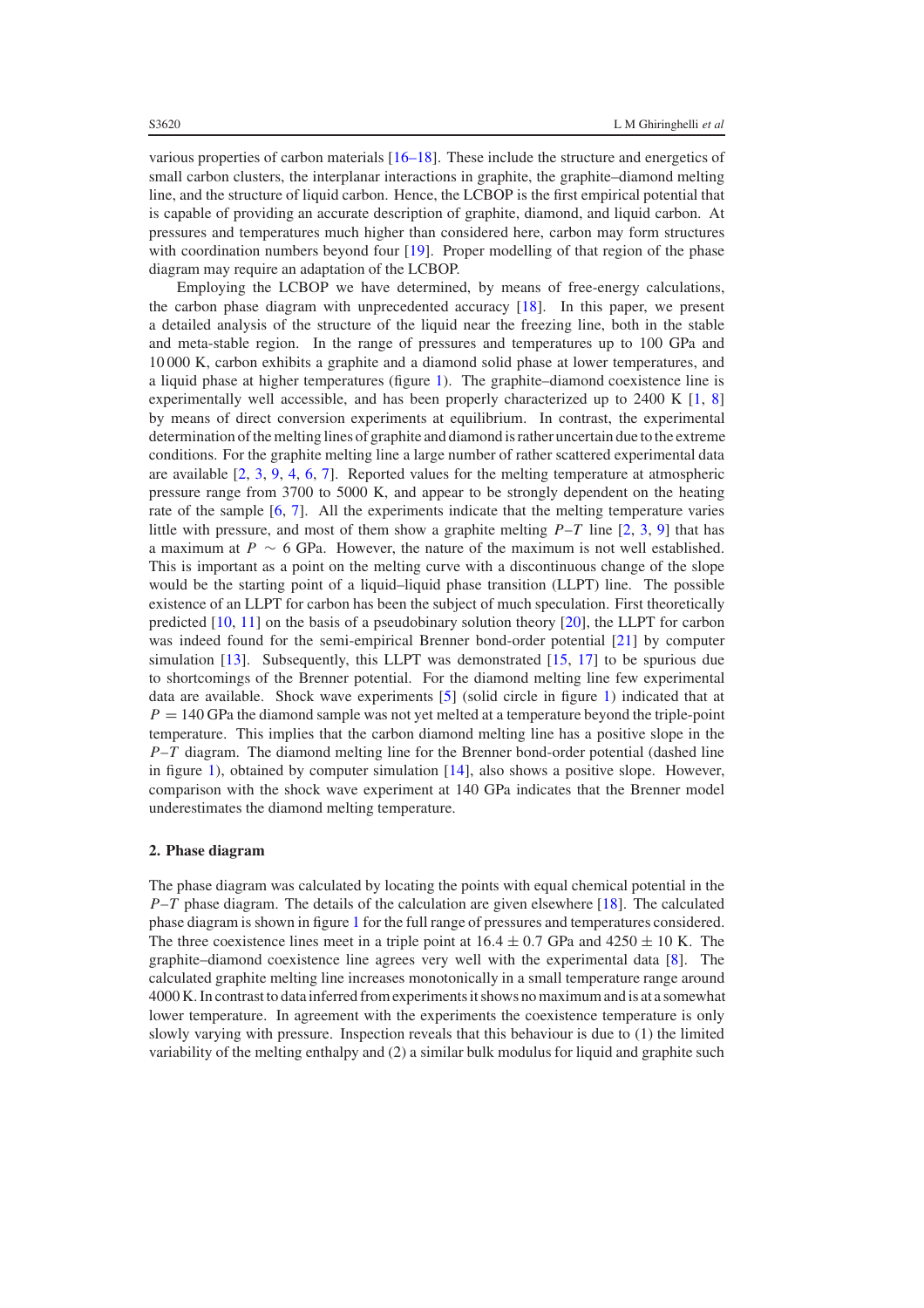<span id="page-2-0"></span>

Figure 1. Phase diagram of carbon. The solid line indicates the calculated LCBOP phase boundaries, as reported in [\[18\]](#page-5-3), between the liquid (L), graphite (G), and diamond (D). The circle with the error bar represents the graphite–diamond–liquid triple point, as extrapolated from experimental data [\[8\]](#page-4-1). The solid circle is the final point of the shock wave experiment of [\[5\]](#page-4-12) at which diamond is not yet melted. Diamonds mark the liquid with equal amount of three and fourfold atoms. Squares represent state points in which the sample freezes. The asterisk in the region enclosed between these two series is a 'diamond-like liquid' reported on in [\[17\]](#page-5-1)

that the difference in specific volume between the two phases  $(\Delta v)$  is almost constant. The slope of the diamond melting line is consistent with the only experimental point available [\[5\]](#page-4-12). When compared to the diamond melting line of the Brenner model [\[14\]](#page-4-13), the LCBOP diamond melting line has a steeper slope, yielding significantly higher temperatures for the diamond melting line. The most important difference with the phase diagram of the Brenner potential is that the LCBOP exhibits no liquid–liquid phase transition near the graphite melting line [\[13\]](#page-4-10). This is consistent with recent *ab initio* [\[15,](#page-4-11) [17\]](#page-5-1) and tight-binding [\[22\]](#page-5-6) molecular dynamics simulations. Note that the spurious LLPT of the Brenner potential involved a transition from a mainly twofold to a mainly fourfold coordinated liquid. Threefold coordinated atoms are virtually absent in the Brenner model due to an overestimation of the torsional interactions [\[15,](#page-4-11) [17\]](#page-5-1). As we will see below, the more accurate description of the torsional interactions implemented in LCBOP yields a mainly threefold liquid along the melting line. A fourfold coordinated liquid only appears in the high-pressure range.

## **3. Liquid structure near coexistence**

Figure [2,](#page-3-0) left panel, shows the coordination fraction in the liquid along the melting lines, as a function of density, pressure and temperature, with the latter two appearing on a non-linear scale. On the left-hand side of the triple point, indicated by the dashed line, the liquid coexists with graphite, while on the right-hand side it coexists with diamond. The main observation is that for a large part of the melting line the liquid is dominantly threefold coordinated. In the graphite region, the three- and twofold coordination fractions remain rather constant, with almost no fourfold coordinated structures. Along the diamond melting line the threefold coordinated atoms are gradually replaced by fourfold coordinated atoms. Only at 300 GPa does the liquid have an equal fraction of threefold and fourfold coordinated atoms. These results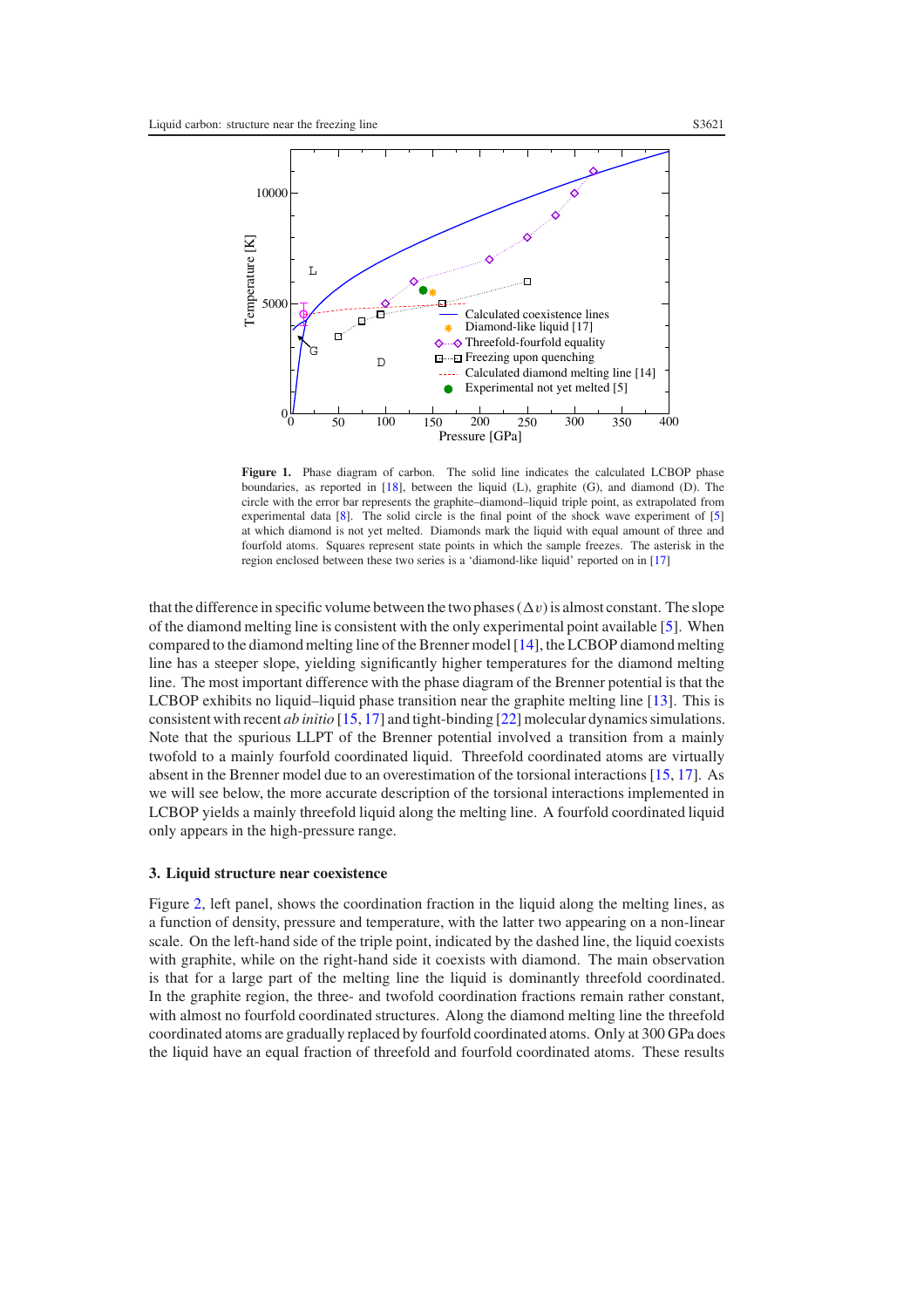<span id="page-3-0"></span>

**Figure 2.** Left panel: coordination fraction of the liquid along the melting line(s). We chose the  $\rho$ scale to be linear. The dashed line is the liquid–graphite–diamond triple point. Right panel: partial distribution functions *gij* of the liquid on the melting line at 10 500 K and ∼300 GPa.

contradict the generally assumed picture (see e.g. [\[11\]](#page-4-9)) that diamond melts into a fourfold coordinated liquid.

The spatial correlation between carbon atoms with the same or different coordinations will be illustrated by the partial radial distribution functions (RDFs)  $g_{ij}(r)$ , defined as the probability of finding a *j*-fold site at a distance *r* from a *i*-fold site. We considered the liquid at the point on the melting line where the liquid has an equal fraction of three- and fourfold coordinated atoms ( $P = 300$  GPa,  $T = 10500$  K). Figure [2,](#page-3-0) right panel, shows the partial RDFs among threefold coordinated atoms (*g*33) and among the fourfold coordinated atoms  $(g_{44})$ , and the cross RDFs among three- and fourfold coordinated atoms  $(g_{34})$ . Except for the first minimum, the similarity between the three partial RDFs is striking. It shows that there is complete mixing, with the two sites almost indistinguishable, and almost all atoms coordinated by equal fractions of three- and fourfold coordinated atoms. A possible phase transition associated with the structural change of a three- to a fourfold coordinated liquid should yield some segregation of three- and fourfold coordinated sites. The partial RDFs show no sign of segregation. Hence, these results do not support an LLPT between three- and fourfold coordinated liquids in this region of the phase diagram.

The diamonds in figure [1](#page-2-0) indicate the state points that exhibit an equal number of three- and fourfold coordinated atoms. They range from the high-temperature region where the liquid is thermodynamically stable down into the diamond region, where the liquid is metastable for the LCBOP. The squares indicate state points in which the LCBOP liquid freezes in the simulation. Our data suggest that a (meta)stable liquid with a dominantly fourfold coordination may only exist for pressures beyond ∼100 GPa. This could imply that the freezing of liquid into a diamond structure might be severely hindered for a large range of pressures beyond the liquid–graphite–diamond triple point. In [\[17\]](#page-5-1) it is also pointed out that at 6000 K the equation of state shows a change of slope around the transition to the fourfold liquid. At even lower temperatures this feature becomes more pronounced. However, before these structural changes could possibly become a first order transition, the liquid freezes into a mainly fourfold coordinated amorphous structure, at a temperature of ∼4500 K. This observation is consistent with quenching molecular dynamics simulations [\[23,](#page-5-7) [24\]](#page-5-8) that yielded a tetrahedral amorphous carbon. In these simulations a mainly threefold liquid freezes into an almost completely fourfold amorphous structure.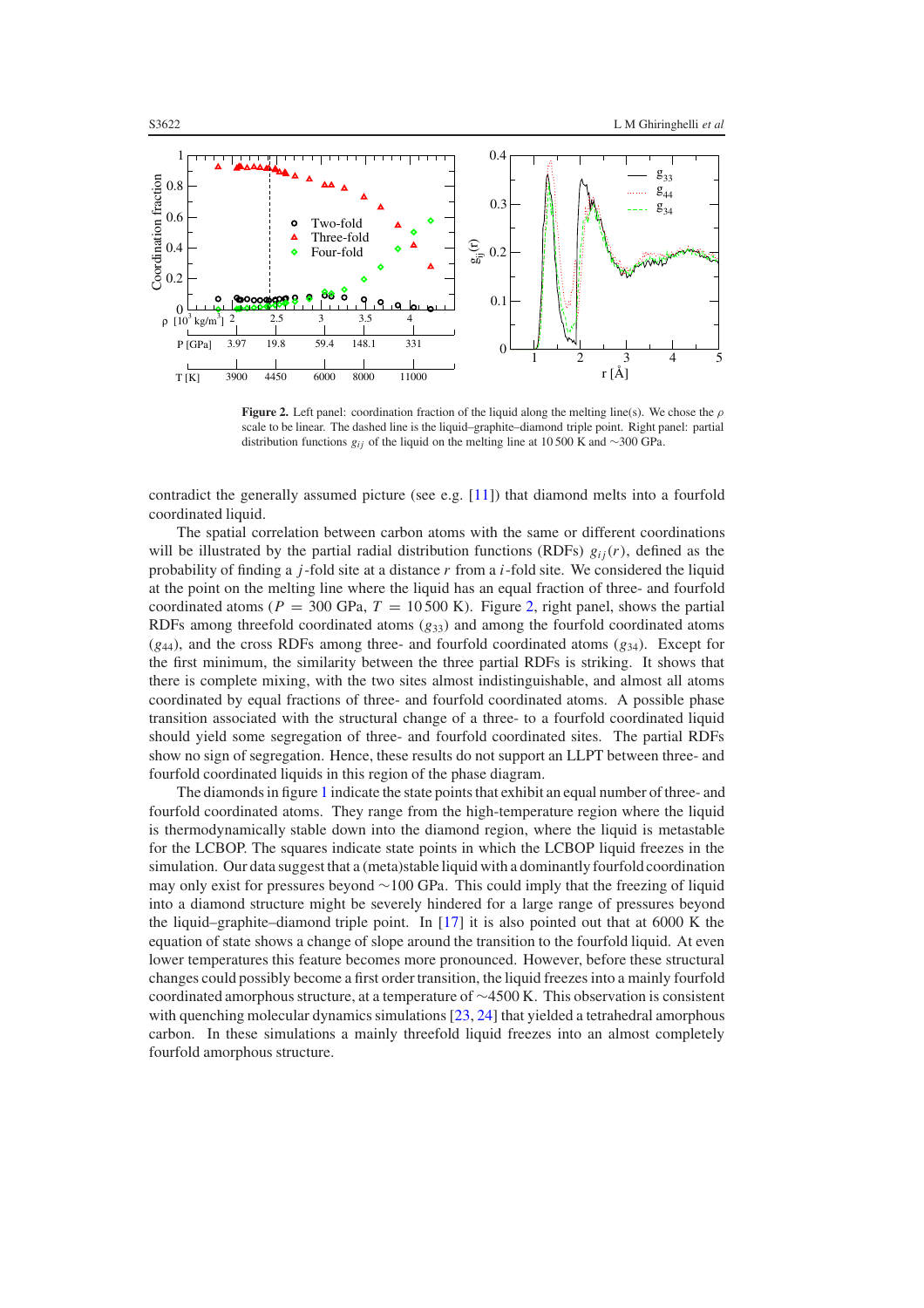## **4. Summary and outlook**

In summary, we have presented an overview of the liquid phase of carbon, as described by a new state-of-the-art bond-order potential (LCBOP). The calculated phase diagram for the LCBOP ruled out the existence of the hotly debated liquid–liquid phase transition in the region where the liquid is thermodynamically stable. Up to pressures of 300 GPa, the transformation into a dominantly fourfold liquid occurs in a region of the phase diagram where the liquid is metastable with respect to diamond. Beyond these pressures we have found no indication that the transformation of a mainly threefold to mainly fourfold coordinated liquid is associated with a first order phase transition.

In [\[17\]](#page-5-1) we have presented the structure of a metastable liquid indicated by an asterisk in figure [1.](#page-2-0) We showed that this liquid has a 'diamond-like' structure, the first two peaks of the RDF of the liquid being very similar to that of diamond. Moreover, the angular distribution function of the first neighbours is strongly tetrahedral, and the angular correlation function for second neighbours shows a peak at 60° also appearing in diamond. We consider this metastable 'diamond-like' liquid in this part of the phase diagram a good candidate for a quantitative study of crystallization into the diamond structure. At pressures around 100 GPa, this liquid is present at ∼20% undercooling, that is a value at which a comparison with simple liquids can be made. The diamond-like liquid is rather structured but very slowly diffusing: it is not easy to predict if these features combined would frustrate or enhance the nucleation rate. A comparison with the threefold liquid at lower, but not too different, pressures (so that the liquid is still metastable towards diamond) would also be of major interest.

#### **Acknowledgments**

This work is part of the research program of the Stichting voor Fundamenteel Onderzoek der Materie (FOM), which is financially supported by the Nederlandse Organisatie voor Wetenschappelijk Onderzoek (NWO). EJM acknowledges the Royal Netherlands Academy of Art and Sciences for financial support. We acknowledge support from the Stichting Nationale Computerfaciliteiten (NCF) and the Nederlandse Organisatie voor Wetenschappelijk Onderzoek (NWO) for the use of supercomputer facilities. LMG wishes to thank Sara Iacopini for valuable suggestions.

## <span id="page-4-12"></span><span id="page-4-7"></span><span id="page-4-6"></span><span id="page-4-5"></span><span id="page-4-3"></span><span id="page-4-2"></span><span id="page-4-1"></span><span id="page-4-0"></span>**References**

- [1] Bundy F P, Bovenkerk H P, Strong H M and Wentorf R H Jr 1961 *J. Chem. Phys.* **35** [383](http://dx.doi.org/10.1063/1.1731938)
- <span id="page-4-4"></span>[2] Bundy F P 1963 *J. Chem. Phys.* **38** [618](http://dx.doi.org/10.1063/1.1733715)
- <span id="page-4-8"></span>[3] Fateeva N S and Vereshchagin L F 1971 *Pis. Zh. Eksp. Teor. Fiz.* **13** 157
- [4] Whittaker A G 1978 *Science* **200** 4343
- <span id="page-4-9"></span>[5] Shaner J W, Brown J M, Swenson A C and McQueen R G 1984 *J. Physique Coll.* **45** C8-235
- [6] Asinovskii E I, Kirillin A V and Kostanovskii A V 1997 *High Temp.* **35** 704
- <span id="page-4-10"></span>[7] Asinovskii E I, Kirillin A V, Kostanovskii A V and Fortov V E 1998 *High Temp.* **36** 716
- [8] Bundy F P, Bassett W A, Weathers M S, Hemley R J, Mao H K and Goncharov A F 1996 *Carbon* **34** [141](http://dx.doi.org/10.1016/0008-6223(96)00170-4)
- [9] Togaya M 1997 *Phys. Rev. Lett.* **79** [2474](http://dx.doi.org/10.1103/PhysRevLett.79.2474)
- <span id="page-4-13"></span><span id="page-4-11"></span>[10] Korsunskaya I A, Kamenetskaya D S and Aptekar I L 1972 *Fiz. Met. Metalloved.* **34** 942 Korsunskaya I A, Kamenetskaya D S and Aptekar I L 1972 *Phys. Met. Metallogr.* **34** 39 (Engl. Transl.)
- [11] van Thiel M and Ree F H 1993 *Phys. Rev.* B **48** [3591](http://dx.doi.org/10.1103/PhysRevB.48.3591)
- [12] Fried L E and Howard W M 2000 *Phys. Rev.* B **61** [8734](http://dx.doi.org/10.1103/PhysRevB.61.8734)
- [13] Glosli J N and Ree F H 1999 *Phys. Rev. Lett.* **82** [4659](http://dx.doi.org/10.1103/PhysRevLett.82.4659)
- [14] Glosli J N and Ree F H 1999 *J. Chem. Phys.* **[110](http://dx.doi.org/10.1063/1.478103)** 441
- [15] Wu C J, Glosli J N, Galli G and Ree F H 2002 *Phys. Rev. Lett.* **89** [135701](http://dx.doi.org/10.1103/PhysRevLett.89.135701)